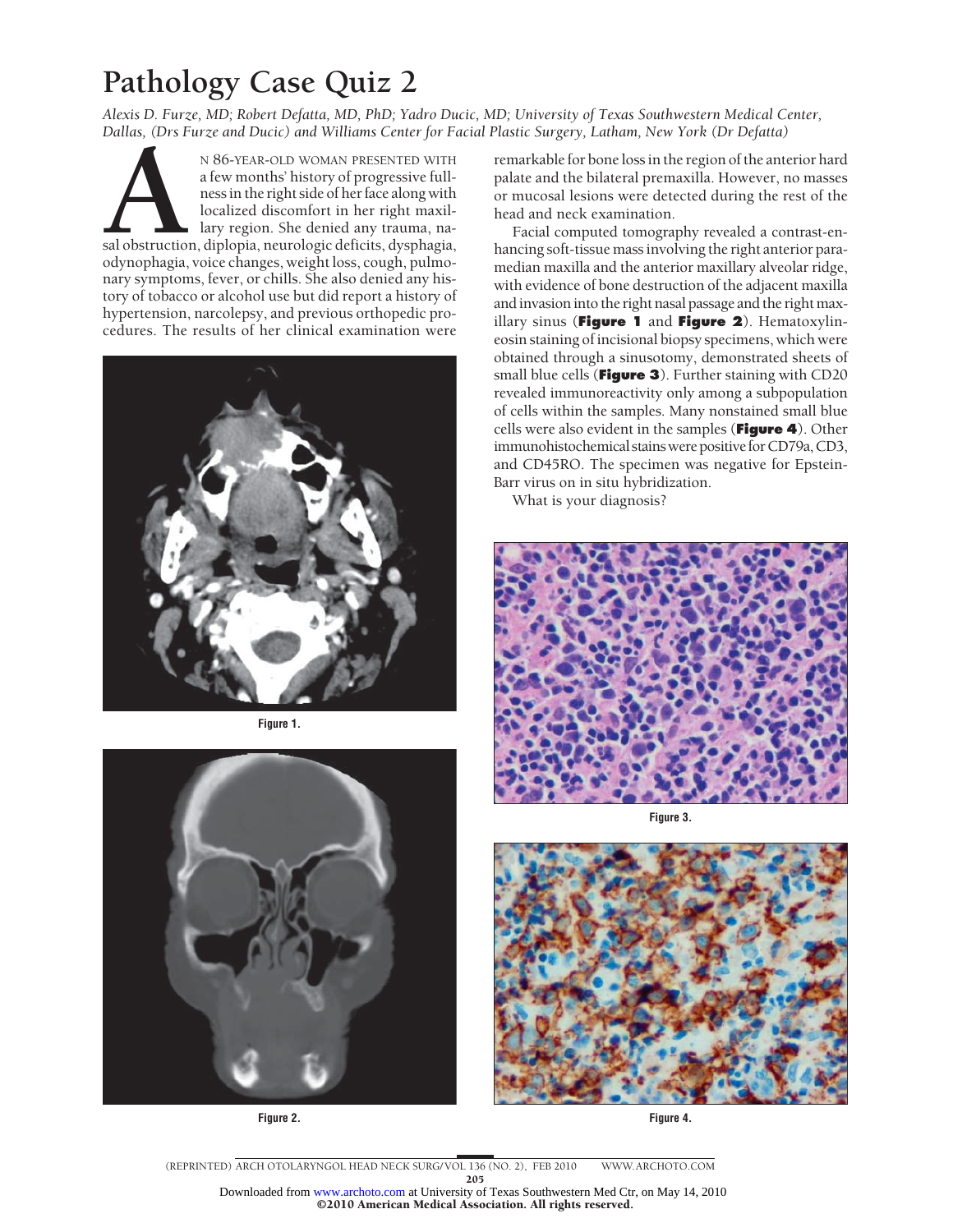focal OPC often has a favorable prognosis. However, diffuse multifocal or recurrent disease is always difficult to excise completely and is therefore associated with a higher probability of recurrence.<sup>1,3</sup> Oncocytic papillary cystadenoma of the larynx is considered a diffuse process that requires adequate surgical excision and warrants frequent follow-up for timely identification of recurrence.

### **REFERENCES**

- 1. Newman BH, Taxy JB, Laker HI. Laryngeal cysts in adults: a clinicopathologic study of 20 cases. *Am J Clin Pathol*. 1984;81(6):715-720.
- 2. Oliveira CA, Roth JA, Adams GL. Oncocytic lesions of the larynx. *Laryngoscope*. 1977;87(10, pt 1):1718-1725.
- 3. Eveson JW. Benign salivary gland-type tumours. In: Barnes L, Eveson JW, Reichart P, Sidransky D, eds. *World Health Organization Classification of Tumours: Pa-*

*thology and Genetics of Head and Neck Tumours.* Lyon, France: IARC Press; 2005: 146.

- 4. Brandwein M, Huvos A. Laryngeal oncocytic cystadenomas: eight cases and a literature review. *Arch Otolaryngol Head Neck Surg*. 1995;121(11):1302-1305.
- 5. Notheri H. A case of laryngeal cyst composed of oncocytes and the appearance of oncocytes in the mucous membrane of the nose and larynx. *Acta Pathol Microbiol Scand*. 1946;23:473-483.
- 6. Martin-Hirsch DP, Lannigan FJ, Irani B, Batman P. Oncocytic papillary cystadenomatosis of the larynx. *J Laryngol Otol*. 1992;106(7):656-658.
- 7. Salerno G, Mignogna C, Cavaliere M, D'Angelo L, Galli V. Oncocytic cyst of the larynx: an unusual occurrence. *Acta Otorhinolaryngol Ital*. 2007;27(4):212-215.
- 8. Friedman L, Patel M, Steinberg J, Hardy D. CT appearance of an oncocytic papillary cystadenoma of the larynx. *J Comput Assist Tomogr*. 1990;14(2):322-324.
- 9. Stanley RJ, DeSanto LW, Weiland LH. Oncocytic and oncocytoid carcinoid tumors (well-differentiated neuroendocrine carcinomas) of the larynx. *Arch Otolaryngol Head Neck Surg*. 1986;112(5):529-535.
- 10. Tanweer F, Farhan W, Watson M. Treatment of oncocytic lesions of the larynx. *Otolaryngol Head Neck Surg*. 2007;137:173-174.

## **Pathology Quiz Case 2: Diagnosis**

**Diagnosis:** Diffuse large B-cell lymphoma, T-cell/ histiocyte-rich morphological variant, of the hard palate

Malignant lymphoma accounts for up to 5% of all malignant neoplasms of the head and neck.<sup>1</sup> Although most cases present with cervical adenopathy, approximately 13% of cases present with extranodal head and neck disease.2 The most common extranodal site is composed of the structures of the Waldeyer ring, with less frequent locations including the nose, paranasal sinuses, salivary glands, larynx, thyroid, and conjuntiva.2 Historically, reports of lymphoma presenting primarily as a hard palate lesion have been exceedingly rare.3 This scarcity of cases in the literature is possibly a result of nomenclature that has disguised this entity behind terms such as *lethal midline granuloma*, *polymorphic reticulosis*, *lymphomatoid granulomatosis*, and *midline malignant reticulosis*. Currently, many of these diagnoses are thought to represent some form of a lymphomatous lesion and are most likely consistent with extranodal NK/T-cell lymphoma, nasal type.1,4,5

In the more recent literature, a number of cases have emerged describing primary lesions of the palate that are consistent with some form of lymphoma. Although most extranodal lymphomas in the head and neck have proved to be of B-cell origin, NK/T-cell lymphoma is reported to be the most common subtype that presents in the palate.1,6 Other subtypes of lymphomas that have previously been reported in the palate include mucosaassociated lymphoid tissue (MALT), Burkitt lymphoma, plasmablastic lymphoma, and lymphomatoid granulomatosis.5,7,8 A review of the current English-language literature regarding malignant neoplasms of the head and neck, however, failed to yield any report of a diffuse large B-cell lymphoma, T-cell/histiocyte-rich morphological variant, presenting primarily as a hard palate lesion.

The T-cell/histiocyte-rich variant of B-cell lymphoma is a rare form of diffuse large B-cell lymphoma that classically presents around the fourth decade of life and shows a predilection for males.<sup>9</sup> This entity tends to present in extranodal sites more often than its large B-cell counterparts. Also, some articles suggest that the T-cell/histiocyterich variant has more frequently infiltrated the spleen, liver, and bone at the time of presentation, with some authors reporting such involvement in up to 60% of cases.<sup>9</sup> This possibly accounts for the fact that patients with the T-cell/histiocyte-rich variant often develop the "B" symptoms of malignancy, which include unexplained fever, weight loss, and night sweats.

The T-cell/histiocyte-rich morphological variant of diffuse large B-cell lymphoma has been histologically characterized by the World Health Organization as less than 10% large neoplastic B cells among a prominent inflammatory infiltrate, most of which are small polyclonal T cells, with or without the presence of histiocytes.<sup>9</sup> Immunohistochemically, the malignant B cells will stain positive for CD45 and CD20. Also, the background T cells will stain positive for CD3 and CD45RO. The associated inflammatory response accounts for the presence of neutrophils, eosinophils, and plasma cells within the specimen. It is important to note, however, that making the correct histologic diagnosis of diffuse large B-cell lymphoma, T-cell/histiocyte-rich morphological variant, can be challenging because its microscopic characteristics often mimic those of other lymphoproliferative disorders.

The T-cell/histiocyte-rich morphological variant of diffuse large B-cell lymphoma must be differentiated from other potential lymphoproliferative pathogenetic factors because the treatment and, subsequently, the prognosis can be quite variable among these varying diagnoses. In fact, in cases of misdiagnosis in which this variant of diffuse large B-cell lymphoma has been treated as Hodgkin or low-grade non-Hodgkin lymphoma, the patients have been reported to do poorly.<sup>9</sup> Furthermore, unlike large B-cell lymphoma, nasal-type extranodal NK/T-cell lymphoma can be treated with radiation therapy but also carries a worse prognosis.<sup>4</sup>

(REPRINTED) ARCH OTOLARYNGOL HEAD NECK SURG/ VOL 136 (NO. 2), FEB 2010 WWW.ARCHOTO.COM

207